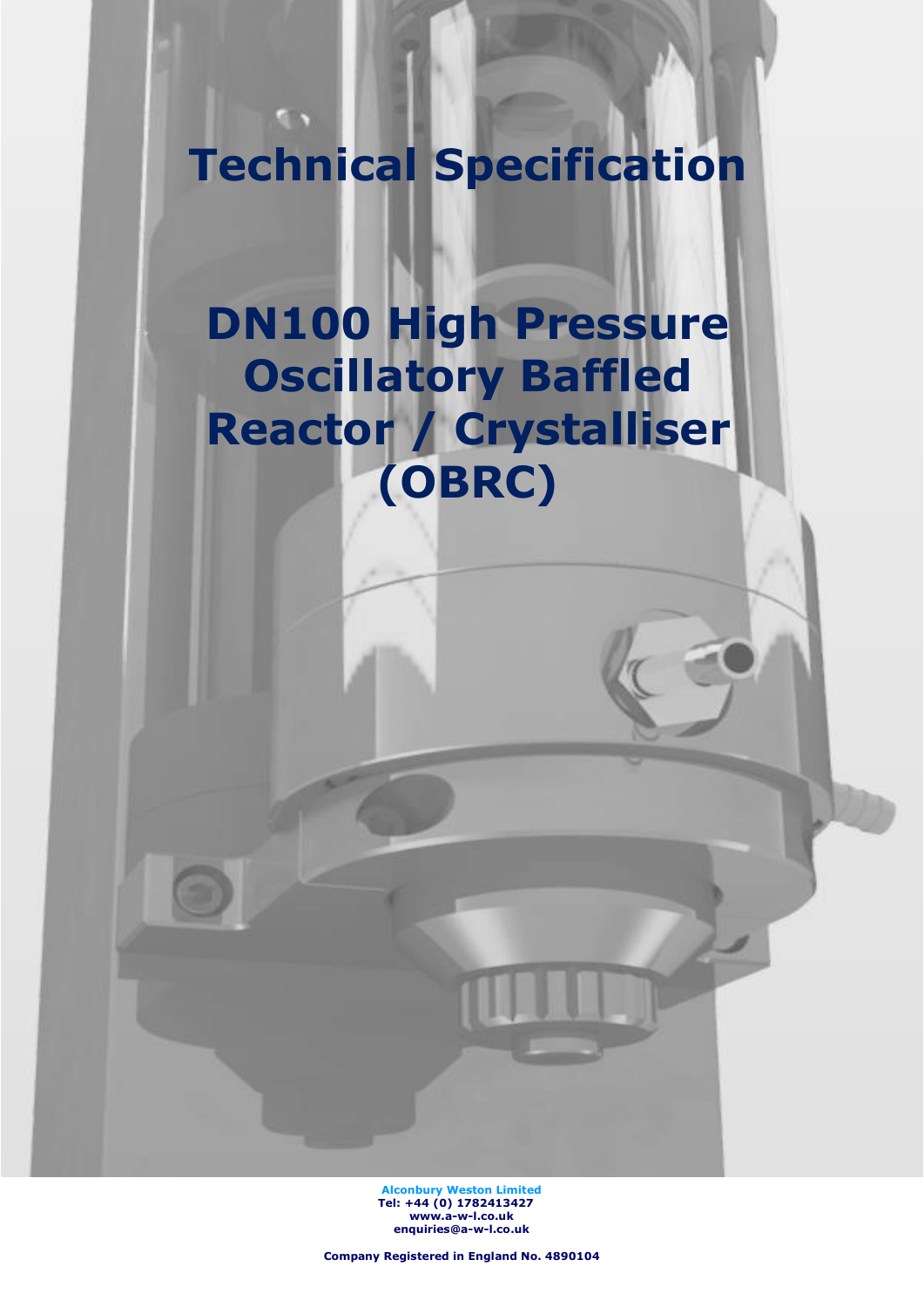

# **Overview:**

This Oscillatory Baffled Reactor / Crystalliser (OBRC) has been manufactured for the intended use of carrying out chemical reactions and crystallisations at larger scales. It will allow the investigation of the fundamental kinetics and the critical process parameters such as reactant ratios, cooling rates, temperatures, addition rates etc. and what effects the baffled mixing can bring.

The unit can be supplied with a single or twin vessel configuration, both configurations fit on the same reactor framework. Twin vessel configurations are supplied such that they can be used as two individual batch vessels or connected to work as a chain of stirred tanks, this vastly increases the flexibility of the unit and allows much easier integration into continuous processing streams.

#### **Operating Parameters:**

| Temperature Range:             | $-20^{\circ}$ C ~ $+120^{\circ}$ C .      |
|--------------------------------|-------------------------------------------|
| <b>Oscillator Frequency:</b>   | 0.1 Hz $\sim$ 6.0 Hz in 0.1 Hz increments |
| Oscillator Amplitude / Stroke: | 5 mm $\sim$ 150 mm in 1 mm increments     |
| Pressure:                      | $-1$ to 10 Bar G                          |

Although the above conditions are individually possible, no guarantees can be given for any particular combination. For instance, the total speed of the oscillator is limited by the motor and controller so a frequency of 6 Hz can be achieved at smaller amplitudes but not necessarily at the largest oscillation.

#### **Materials Of Construction:**

The wetted parts of the OBRC are manufactured, as standard, from the following materials:

> Baffle String: 316L / PEEK Seals: PTFE / FEP

Vessel: 316L Stainless Steel Drain Valve: 316L Stainless Steel / FEP

#### **Weight and Dimensions:**

Weight approx.: 460kg Dimensions:  $1000 \times 650 \times 2600$  mm (width x depth x height)

The above dimensions are of the footprint of the unit without castors. A further space of 100mm should be allowed all around the reactor to allow for connections of services etc.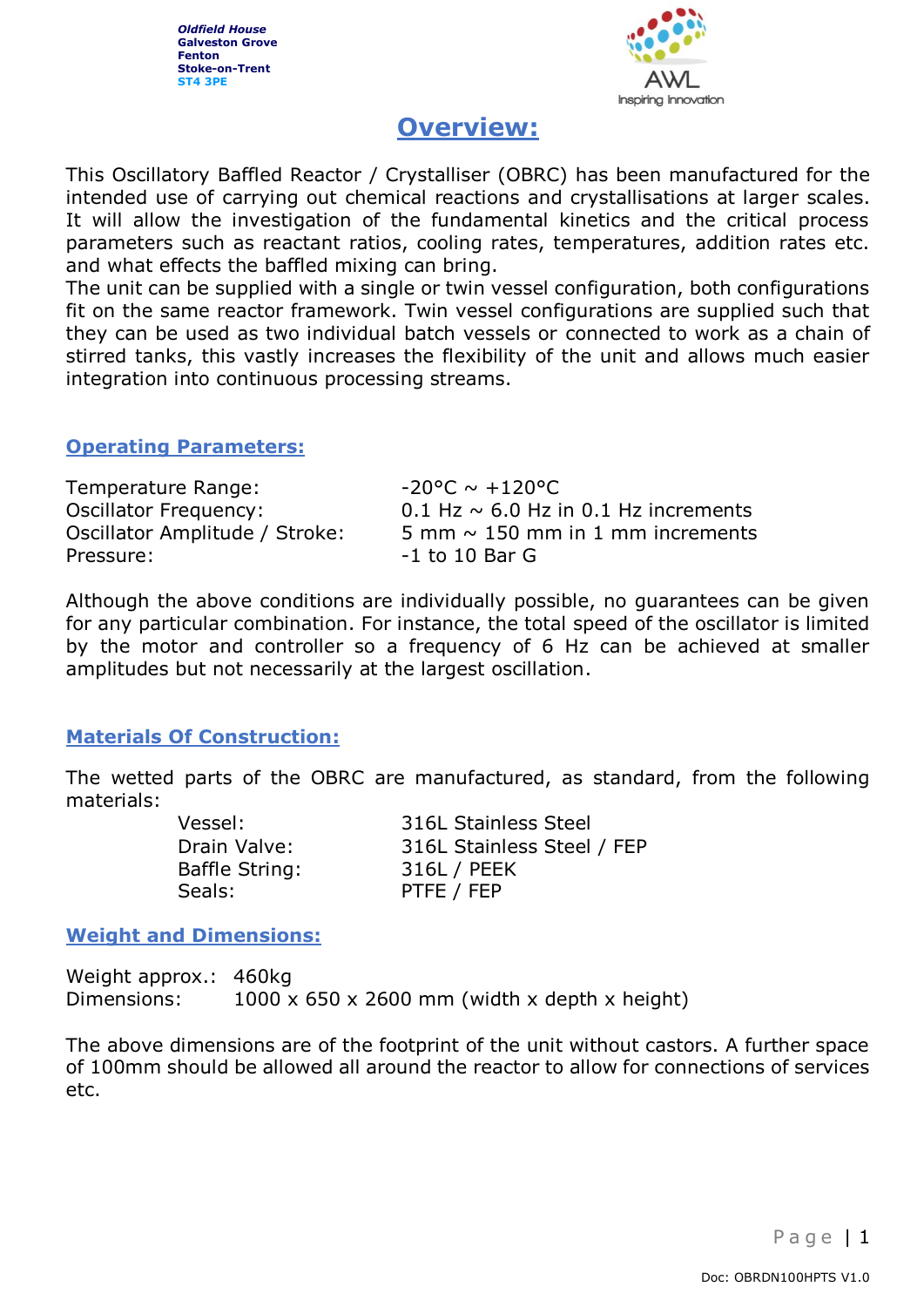

# **System:**

## **Reaction Vessel:**

The standard scope of supply includes one, fully jacketed, DN100 reaction vessel:

1.6m working length / 12.5 litre vessel with a 11.75 litre working volume.

The vessel is complete with a fully sealed cap, baffled agitator, jacket heating connections, bottom outlet valve, and process inlet / PAT connection points. The bottom outlet valve is specially adapted to allow for its complete removal and the fitting of a sparger for gas/liquid reactions.

The OBRC vessel and baffle design provides high intensity, low shear mixing with a large jacket area to process volume allowing for precise control over process temperatures. The unit can be supplied with a single vessel or twin vessel configuration. The twin configuration allows much more flexibiltyand offers the end user the chance to integrate the reactor into many continuous and semi-continuous processes.

The twin vessel configuration is mounted on the same frame as the single vessel systems and therefore occupys the same footprint. It is always possible to upgrade a single vessel to a twin vessel unit at a later date.

#### **Drive Mechanism:**

A linear gearbox drives a high powered permanent magnetic coupling which drives the baffle indirectly through a fully sealed cap using the magnetic forces. This enables the vessel to be manufactured with no moving seals thereby vastly prolonging the service intervals. The gearbox is driven by a high precision servo motor and the coupling / baffle string are balanced with a counterweight to increase the overall electrical efficiency of the unit. The counterweight can be removed and replaced with a second vessel at the time of order or at any time post purchase.

#### **Support Structure:**

The reaction vessel is supported by a stainless steel support structure. The rear upper framework houses the servo motor, gearbox and other moving parts whilst the lower rear section of the support structure houses the control panel.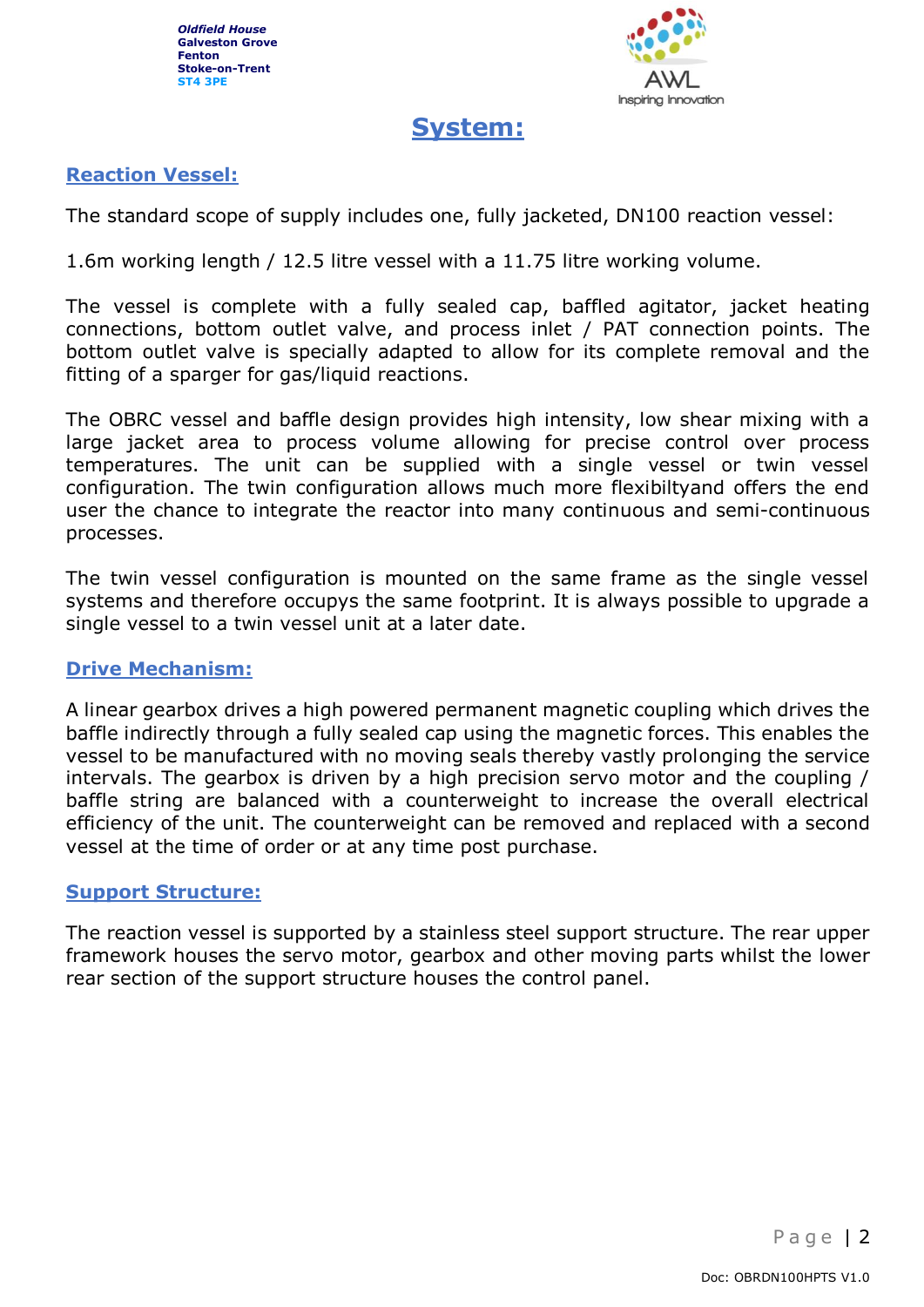

# **Representative Example:**



*Figure 1: DN100 OBRC Complete System*

# **General Arrangement:**



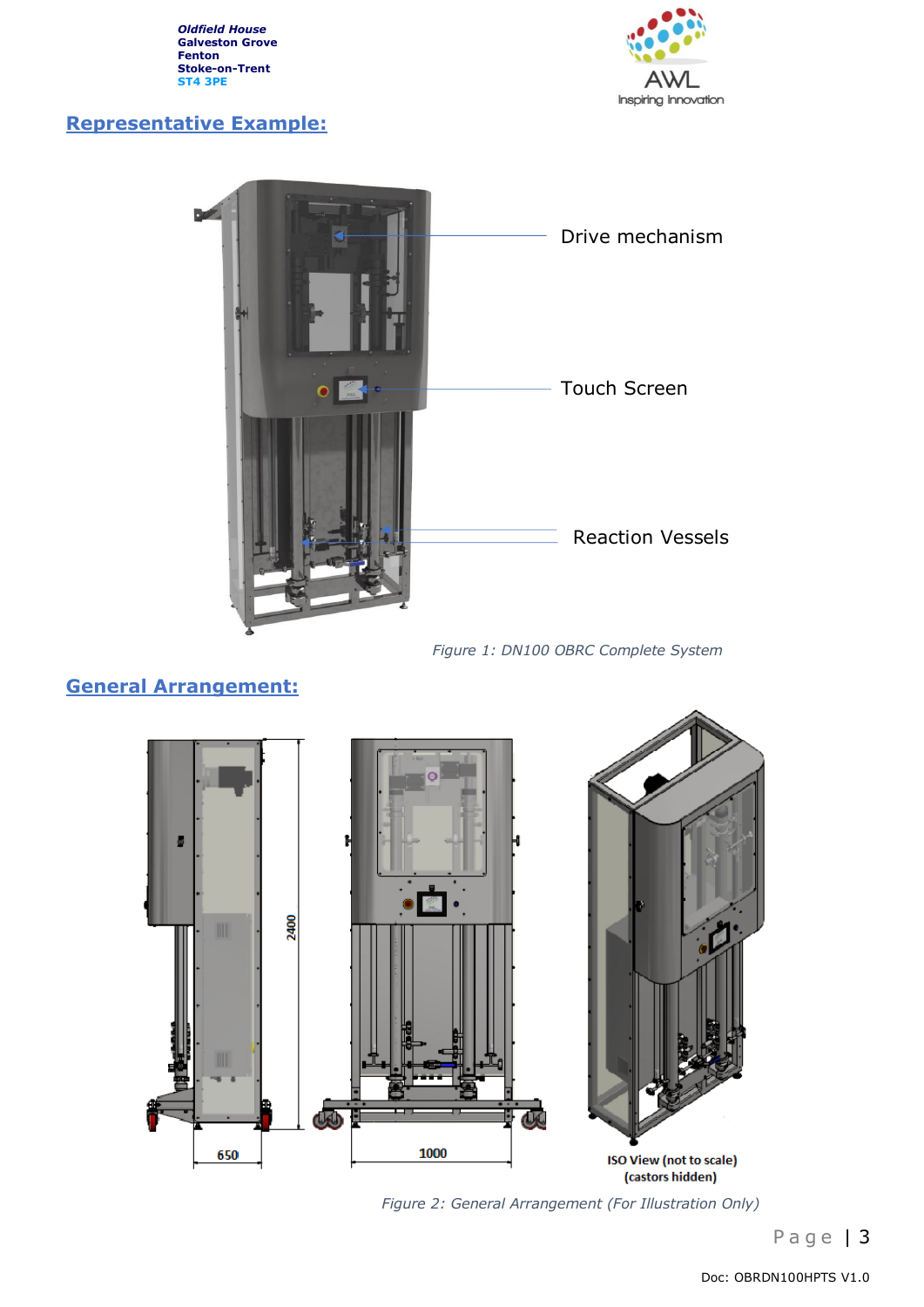



#### **Operator Panel:**

Mounted on the front guard are the touch screen HMI, reset and emergency stop buttons. The HMI is used to start and stop the oscillator as well as adjusting the frequency and amplitude of oscillation.

The panel also indicates the state of the safety circuit which is controlled by the oscillator drive controller and the inbuilt pressure transmitter safety controller.



#### **Control System:**

The control system cabinet houses the PLC, drive controller, safety circuits, fuses, power isolator and other electronics. The cabinet is mounted on the rear side of the OBRC framework.

**Electrical Specifications:** 

Supply: 3 Phase, Neutral and Bonded Earth, 400 Volts, 50 Hz

The supply must be fed to the machine in a conduit that is grounded to the enclosure. The machine operating current is up to 16 Amp.

Temperature: The system is designed to be operated in an ambient temperature of between 0 – 50°C. (140F). Storage should be within an ambient temperature range of 0 to 65°C and a relative humidity range of 5 to 95% non-condensing.